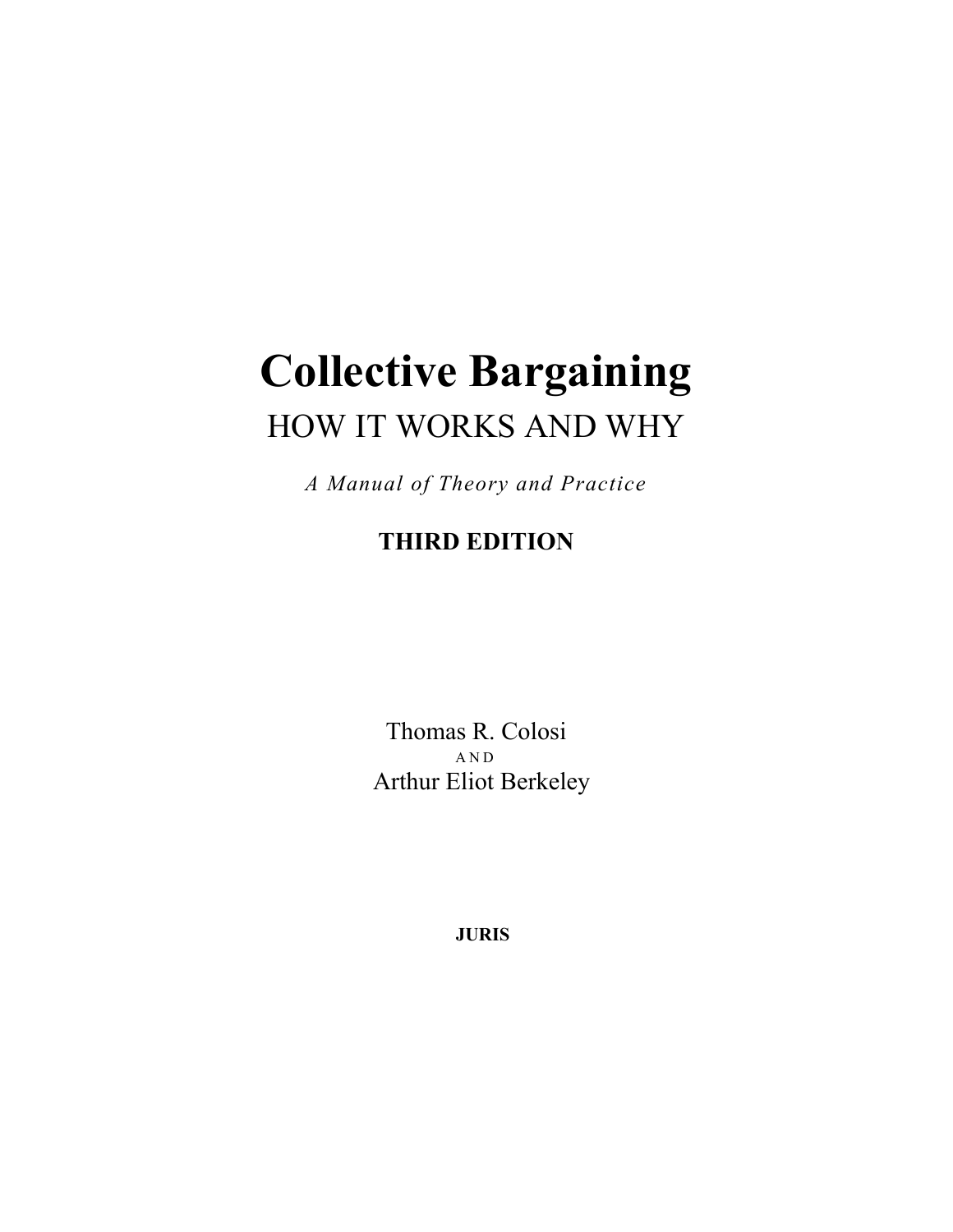COLLECTIVE BARGAINING: HOW IT WORKS AND WHY ( $3<sup>rd</sup>$  Edition) Copyright © 2006 by the American Arbitration Association and printed in the United States of America. All rights reserved. No part of this book may be used or reproduced in any manner whatsoever without written permission except in the case of brief quotations embodied in critical articles and reviews.

> Third Edition revised 2006 ISBN: 1-929446-92-6

First Edition 1986 Second Edition, First Printing 1992 Second Edition, Second Printing 1994 Second Edition, Third Printing 1997

#### **Questions About This Publication**

For assistance with shipments, billing or other customer service matters, please call our Customer Services Department at:

1-631-350-0200.

To obtain a copy of this book, call our Sales Department:

1-631-351-5430 Fax: 1-631-351-5712

Toll Free Order Line: 1-800-887-4064 (United States & Canada)

JurisNet, LLC 71 New Street Huntington, New York 11743 USA www.arbitrationlaw.com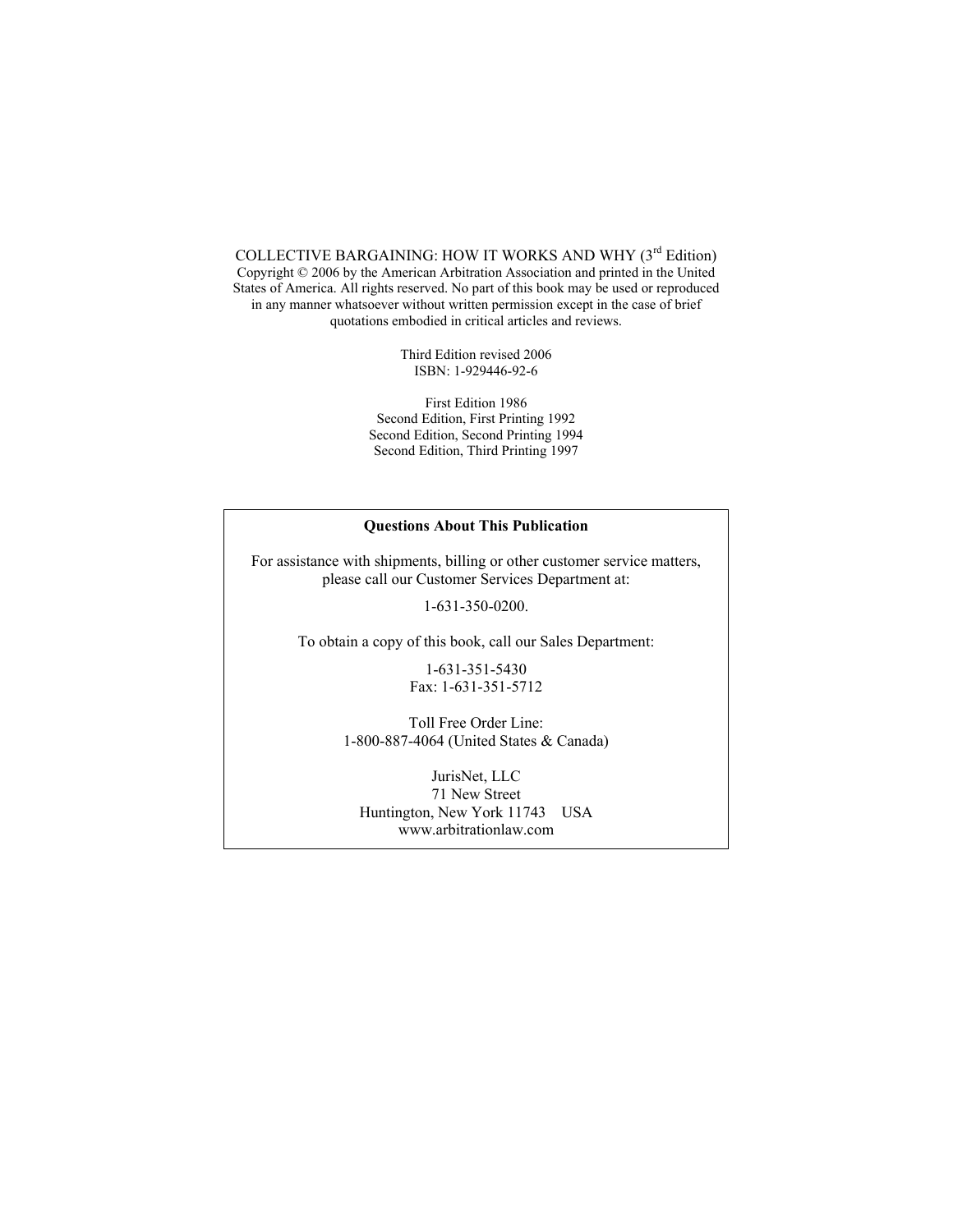### **A Koan**<sup>∗</sup>

#### *How do you negotiate?*

 $\overline{a}$ 

Three students of Zen sat by the bank of the river with their master. He handed them each a stone and asked, "How do you hold a rock?"

The first student commented that, "The way to hold a rock is to be certain that you understand the nature of the rock and its history."

The second student replied, "The way to hold a rock is to be certain you harm no one with your rock."

The third student said, "The way to hold a rock is to be certain you are in harmony with nature and the cosmos."

An untutored fisherman overheard this conversation and spoke up. "There is no one way to hold a rock. Each rock is different and each person is different. The way you hold a rock is the way you hold a rock." The Zen master smiled.

<sup>∗</sup> In Zen theory, a Koan is a question that can only be answered in its own terms.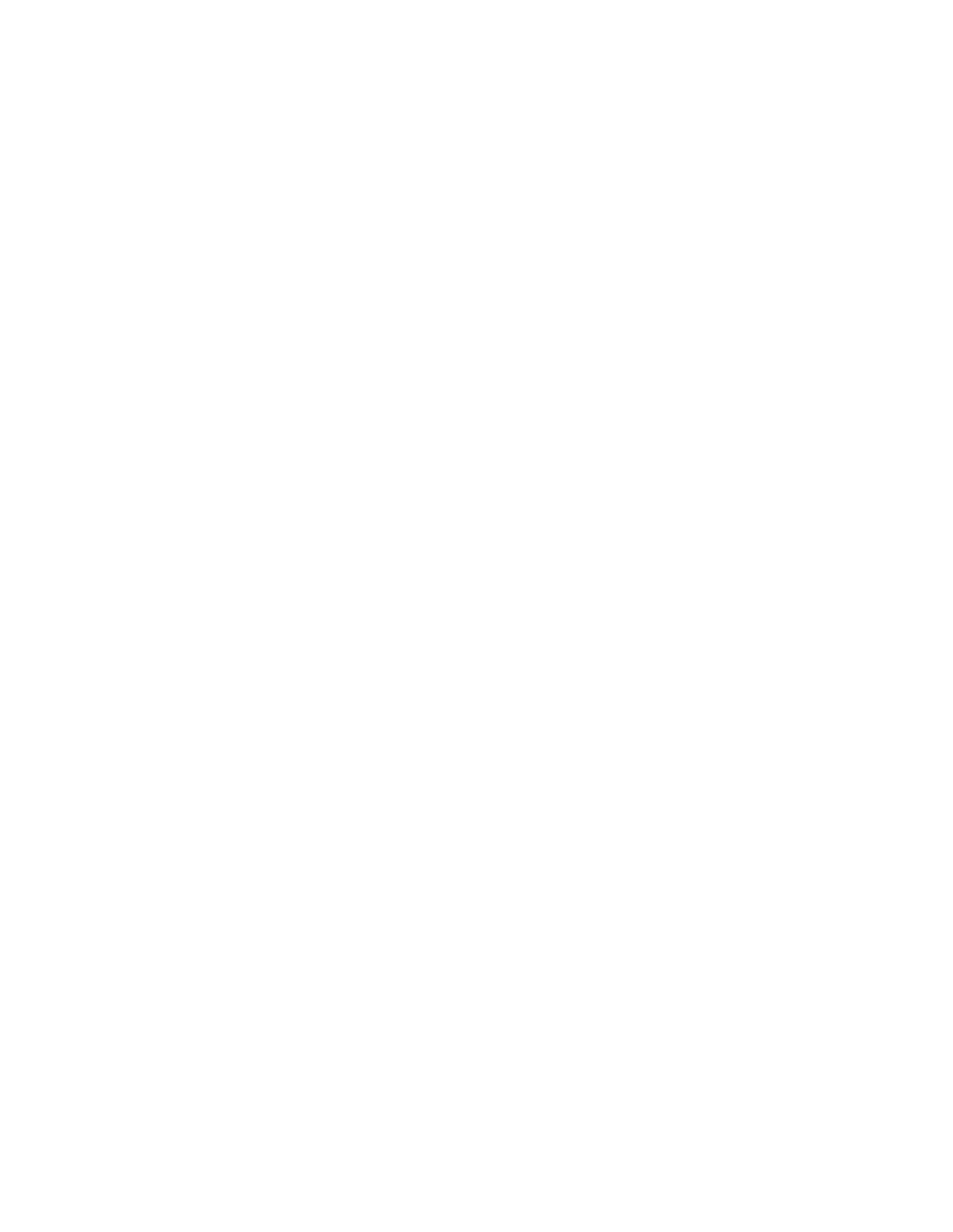## **Contents**

| Foreword                                                                                                                                                                                                                        | 1X                                                                                               |
|---------------------------------------------------------------------------------------------------------------------------------------------------------------------------------------------------------------------------------|--------------------------------------------------------------------------------------------------|
| Preface                                                                                                                                                                                                                         | <b>X111</b>                                                                                      |
| Section 1<br>The Beginning<br>Why Negotiate?<br>The Difficulty with Elections<br>Animus Negotiandi<br>Negotiations Defined and Examined<br>Points to Ponder                                                                     | 1<br>1<br>$\overline{2}$<br>$\overline{\mathbf{3}}$<br>$\overline{\mathbf{3}}$<br>$\overline{4}$ |
| The Parties<br>Section 2<br>"Who's Who?"<br>The Union Side<br>The Employer Side<br><b>Clarity of Parties</b><br>Points to Ponder                                                                                                | 5<br>5<br>5<br>$\overline{7}$<br>8<br>9                                                          |
| The Conflict<br><i>Section 3</i><br>Preconditions for Unionization<br>Why Employers Oppose Unionization<br><b>Ideological Clashes</b><br>Theory "U" and Theory "M"<br>Reconciling Philosophical Differences<br>Points to Ponder | 11<br>11<br>14<br>17<br>18<br>27<br>28                                                           |
| The Battlefield<br><i>Section 4</i><br>Scope of Bargaining<br>Subjects of Bargaining<br>Points to Ponder                                                                                                                        | 29<br>29<br>30<br>32                                                                             |
| Section 5<br>The Battle<br>Weapons of Conflict<br>The Union's Weapons<br>The Employer's Weapons<br>Privitization                                                                                                                | 33<br>33<br>33<br>39<br>40                                                                       |
| <b>Bargaining Power</b><br>Nonuse of Bargaining Power<br>Abuses of Bargaining Power<br>Whipsaws and Parities<br>Uses of Another Party's Bargaining Power<br>Costs of Agreeing and Disagreeing                                   | 42<br>46<br>47<br>48<br>49<br>50                                                                 |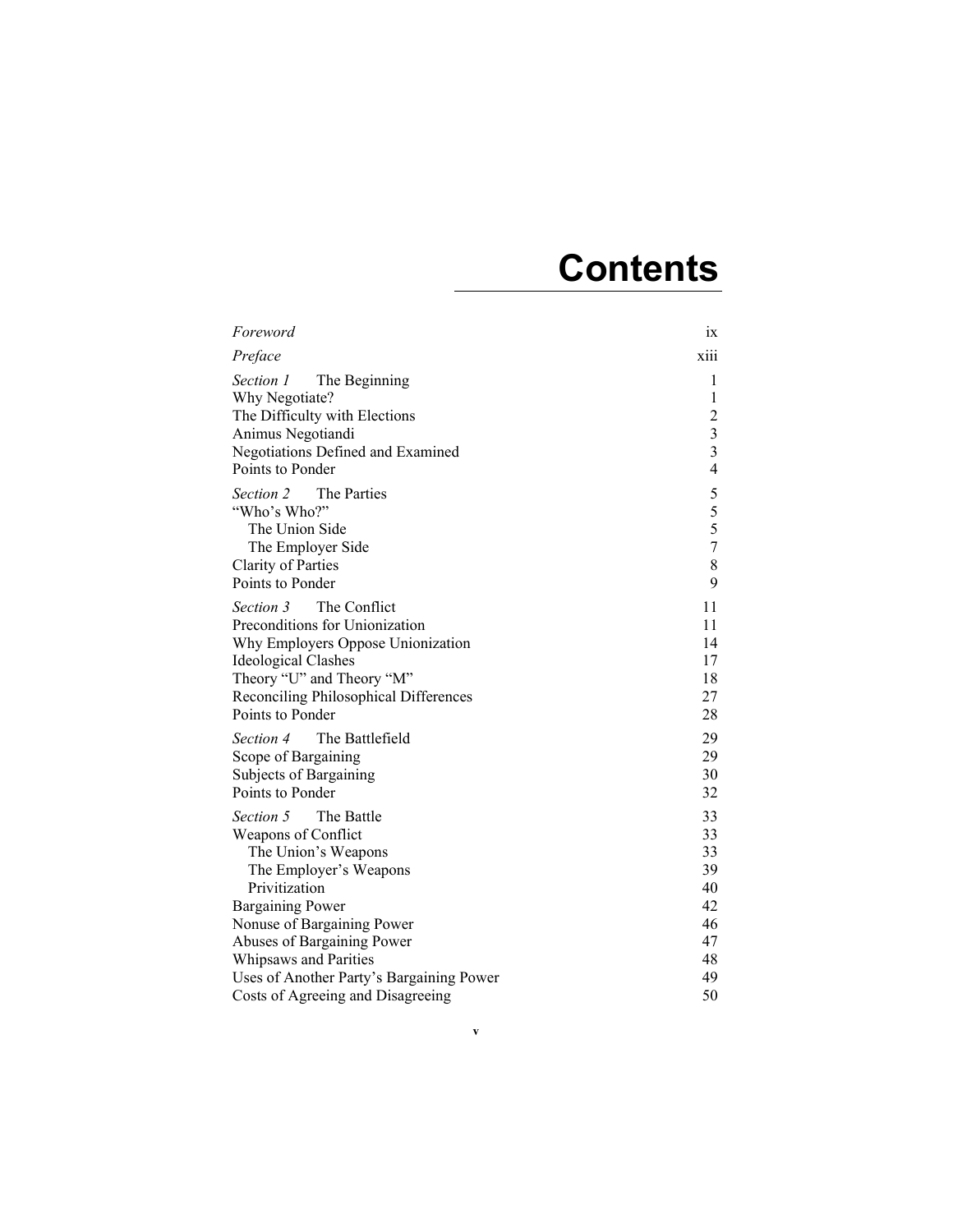#### **VI TABLE OF CONTENTS**

| <b>MAD: Mutually Assured Destruction</b><br>Points to Ponder                                                                                                                                                                                                                                                                      | 52<br>52                                                 |
|-----------------------------------------------------------------------------------------------------------------------------------------------------------------------------------------------------------------------------------------------------------------------------------------------------------------------------------|----------------------------------------------------------|
| The Table Process Examined<br>Section 6<br>Three Dimensions to Every Team in Bilateral Negotiations<br>Four Bargaining Configurations<br>1. Horizontal (H) Bargaining<br>2. Internal (I) Bargaining<br>3. Vertical (V) Bargaining<br>4. Shadow (S) Bargaining<br>Structure of the Teams<br>"All Together Now"<br>Points to Ponder | 53<br>53<br>56<br>56<br>57<br>59<br>61<br>64<br>65<br>67 |
| Section 7<br>Multilateral Bargaining<br><b>Trilateral Bargaining</b><br>Quadrilateral Bargaining<br><b>Hydralateral Bargaining</b><br>Points to Ponder                                                                                                                                                                            | 69<br>69<br>73<br>74<br>76                               |
| Section 8<br>The Table Process Analyzed<br>Ritual, Game, Catharsis and Problem-solving<br>Hostility<br><b>Exchanging Information</b><br>Trust and Integrity<br>"Sunshine Bargaining"<br>Points to Ponder                                                                                                                          | 77<br>77<br>79<br>80<br>82<br>83<br>86                   |
| Preparing for Bargaining<br>Section 9<br>Preparation for Bargaining<br>Proposal Formulation<br><b>Employee Proposals</b><br>Las Vegas Mentality<br>Employee Input<br><b>Employer Proposals</b><br>Boulwarism<br>Points to Ponder                                                                                                  | 87<br>87<br>89<br>89<br>90<br>90<br>91<br>95<br>99       |
| Section 10 Participation and Democracy<br>Democracy in the Caucus: Union<br><b>Employee Ratification</b><br>Democracy in the Caucus: Employer<br>Participation and Democracy<br>Points to Ponder                                                                                                                                  | 101<br>101<br>103<br>107<br>109<br>110                   |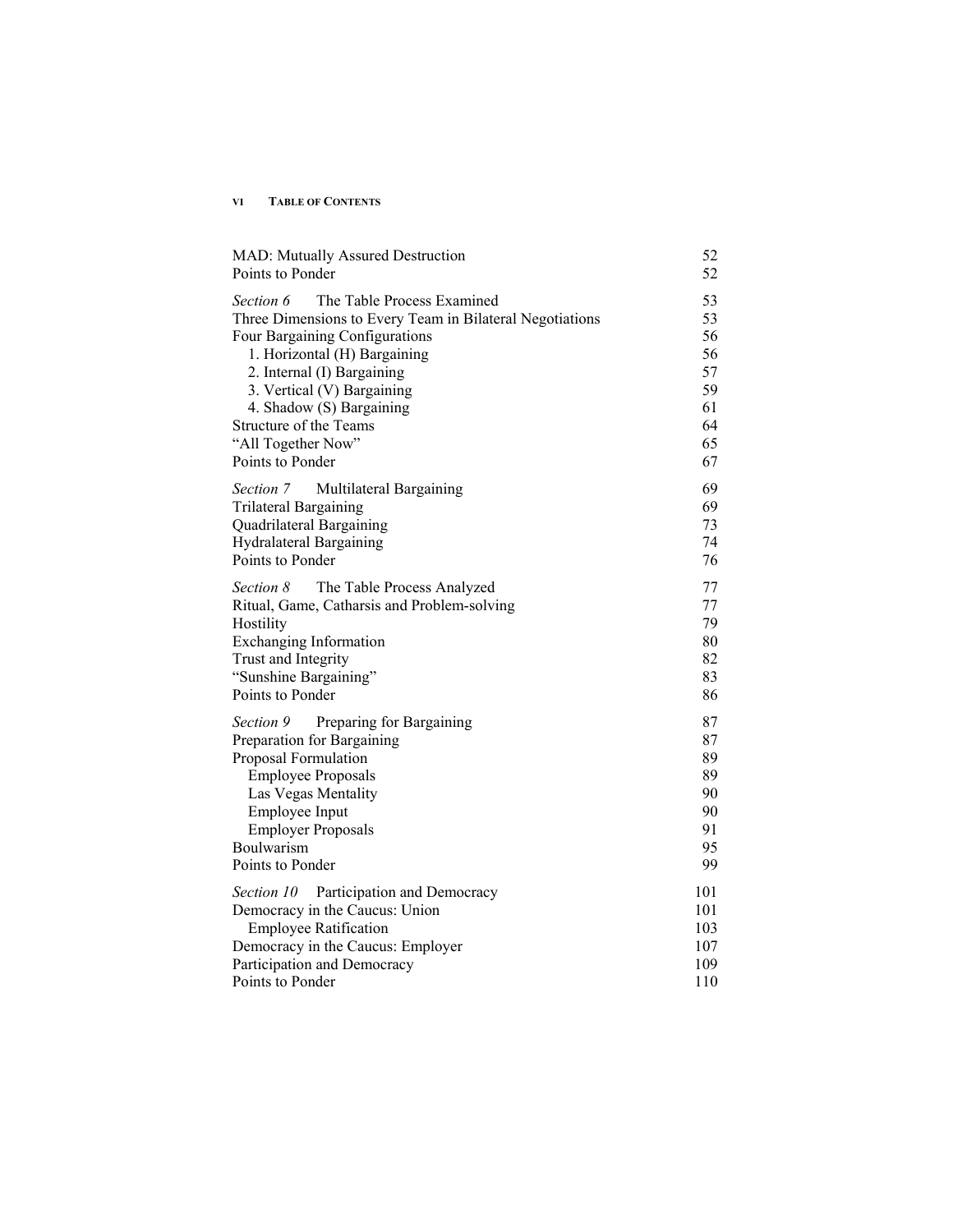| Section 11 The Framework for Bargaining<br>Meet-and-Confer: Precursor to Collective Bargaining | 111 |
|------------------------------------------------------------------------------------------------|-----|
| in the Public Sector                                                                           | 111 |
| <b>Collective Bargaining: Making Promises</b>                                                  | 112 |
| " $R-U-I$ "                                                                                    | 112 |
| Definition: Collective Bargaining Contract                                                     | 113 |
| "Cutting a Deal"                                                                               | 114 |
| Points to Ponder                                                                               | 114 |
| Section 12<br>The Continuum of Peacemaking Table Processes                                     | 115 |
| Impasse                                                                                        | 115 |
| Conciliation and Mediation                                                                     | 116 |
| Mediator avec Baguette                                                                         | 119 |
| Fact-finding, Advisory Arbitration and Special Masters                                         | 121 |
| <b>Interest Arbitration</b>                                                                    | 122 |
| "Last Best Offer" Interest Arbitration                                                         | 124 |
| The "Hard" Approaches                                                                          | 125 |
| Med-Arb                                                                                        | 126 |
| The Power Pie                                                                                  | 127 |
| Points to Ponder                                                                               | 128 |
| Section 13<br><b>Table Manners</b>                                                             | 129 |
| Ground Rules                                                                                   | 129 |
| Location                                                                                       | 129 |
| Seating                                                                                        | 130 |
| Confidentiality                                                                                | 130 |
| Empowerment                                                                                    | 131 |
| Time Schedules and Frequency of Sessions                                                       | 132 |
| Topic Agenda                                                                                   | 133 |
| Momentum                                                                                       | 133 |
| <b>Critical Moments</b>                                                                        | 135 |
| Points to Ponder                                                                               | 136 |
| Table Talk<br>Section 14                                                                       | 137 |
| Spokespersons and Team Discipline                                                              | 137 |
| Control of the Negotiation Process                                                             | 139 |
| Promoting Your Position                                                                        | 139 |
| Recorders and "B-Books"                                                                        | 141 |
| The Persistence of Numbers                                                                     | 142 |
| Packages, Parameters and Priorities                                                            | 143 |
| <b>Symbolic Concessions</b>                                                                    | 145 |
| <b>Closers and Clinchers</b>                                                                   | 147 |
| Points to Ponder                                                                               | 150 |